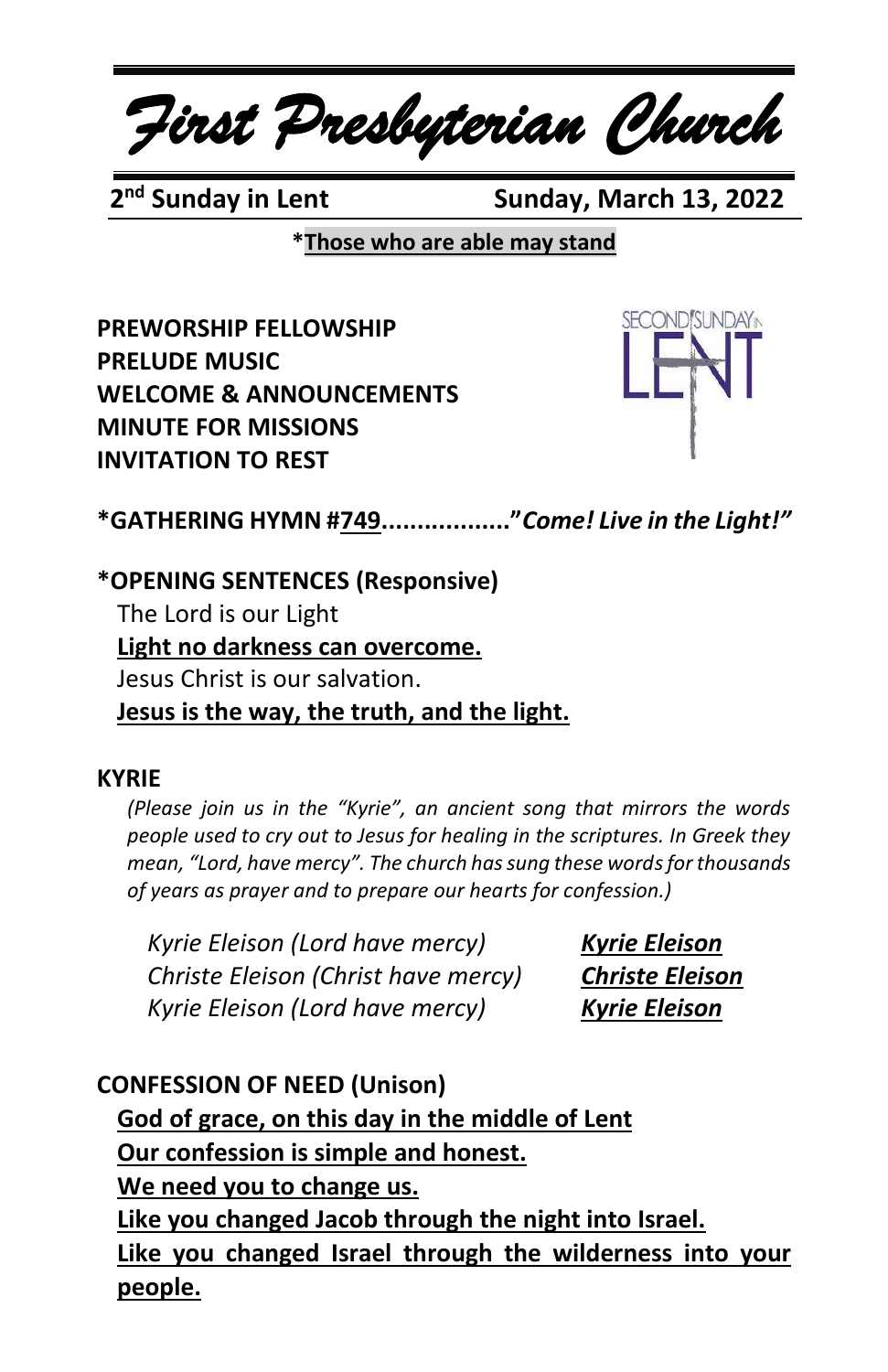**Like you changed Saul through the blindness into Paul. Like you are changing all things through your death and resurrection into Your Kingdom. Change us as only you can. Even if we resist the new life you are offering. God of grace, give us the faith to trust that it is happening.**

#### **KYRIE**

*Kyrie Eleison (Lord have mercy) Kyrie Eleison Christe Eleison (Christ have mercy) Christe Eleison Kyrie Eleison (Lord have mercy) Kyrie Eleison*

## **SILENCE FOR CONFESSION AND RESTING IN GOD'S GRACE**

#### **DECLARATION OF GRACE (Responsive)**

From generation-to-generation, God's love overcomes our weakness because God is committed to fresh starts and new creations. This is good news.

**In Jesus Christ, we are forgiven!**

**\*RESPONSE HYMN #626***................................. "As the Deer" x2*

#### **\*SHARING THE PEACE OF CHRIST**

The Peace of Christ be with you! **And Also, with you!** Let us share a sign of God's peace with one another.



## **PRAYER FOR ILLUMINATION (Unison)**

**Holy Spirit, help us hear your voice beyond our inability to hear and understand your word beyond any speaker's ability to explain. Through your word, speak to our hearts even if our heads are not ready to listen. Amen.**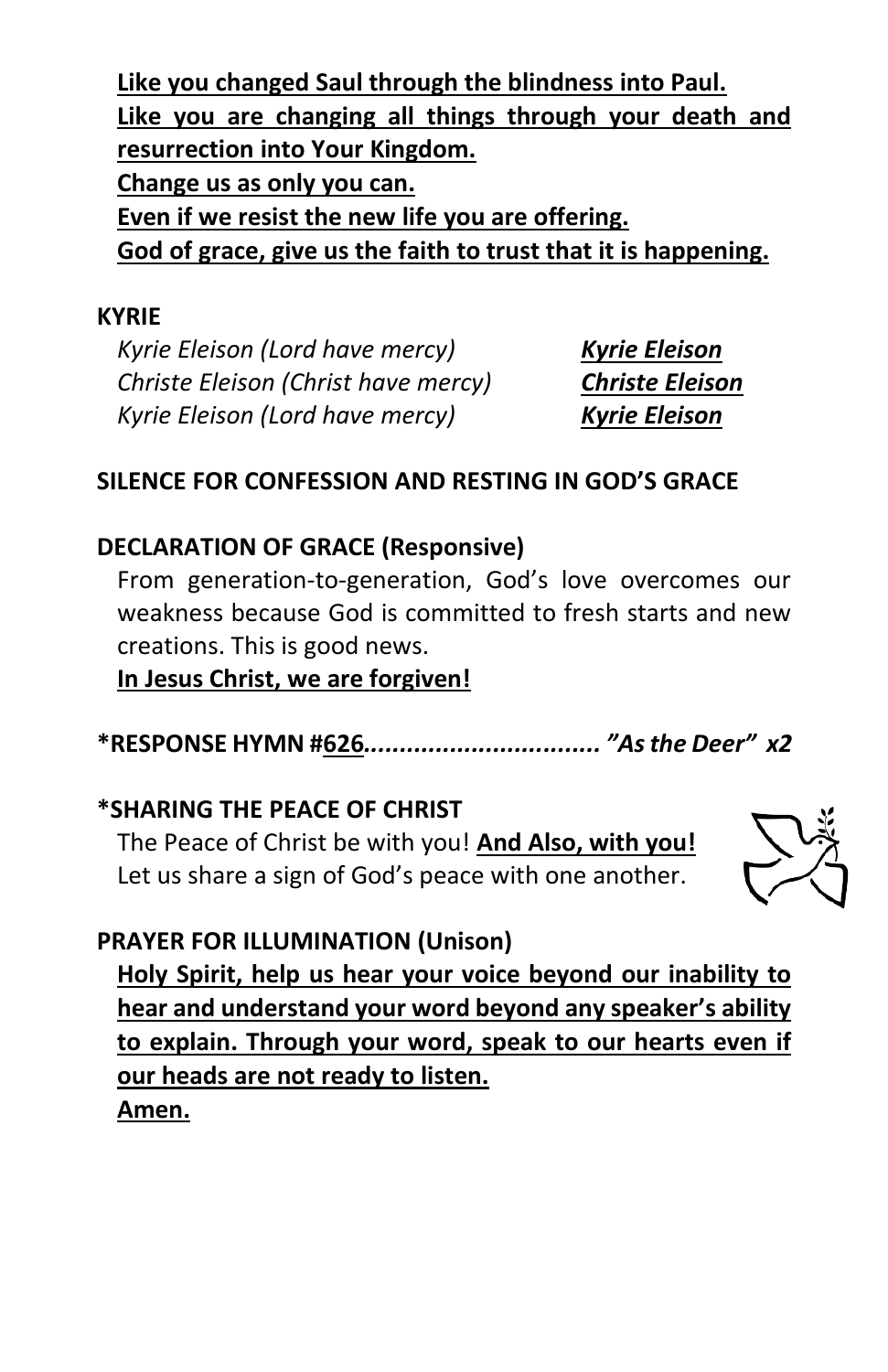#### **SCRIPTURE**

**FIRST READING .....................Genesis 15:1-12 & 17-18 (pg 13)** *Leader: The Word of the Lord.* **People: Thanks be to God!**

**GOSPEL READING................................. Luke 13:31-35 (pg 78)** *Leader: The Word of the Lord.* **People: Praise to You, O Christ**

**SERMON** *Floating Pots & Promises* **Rev. Michael Ozaki**

#### **SILENCE FOR REFLECTION**

**\*HYMN OF THE DAY #177................................***"You Are Mine"*

## **PRAYERS OF THE PEOPLE** Lord in your Mercy. **Hear our Prayer.**

## **THE LORD'S PRAYER (forgive us our "sins")**

**\*BLESSING AND CHARGE (Responsive)**  Beloved children of God receive the gift of the Holy Spirit, the grace of Jesus Christ, and the blessing of the Lord forever. **Alleluia! Amen.**

**\*CLOSING HYMN #839.............................."***Blessed Assurance"*

## **\*DISMISSAL (Responsive)**

Go in peace to love and serve the Lord. **Thanks be to God. Amen.**

*\_\_\_\_\_\_\_\_\_\_\_\_\_\_\_\_\_\_\_\_\_\_\_\_\_\_\_\_\_\_\_\_\_\_\_\_\_\_\_\_\_*

## **\*POSTLUDE**

# *Please continue to be in prayer for:*



JoAnn Westburg Brent Blake Scott Brolsma Dale & Laura Charais Punky Johnson

Duane & Betty Finkenbinder